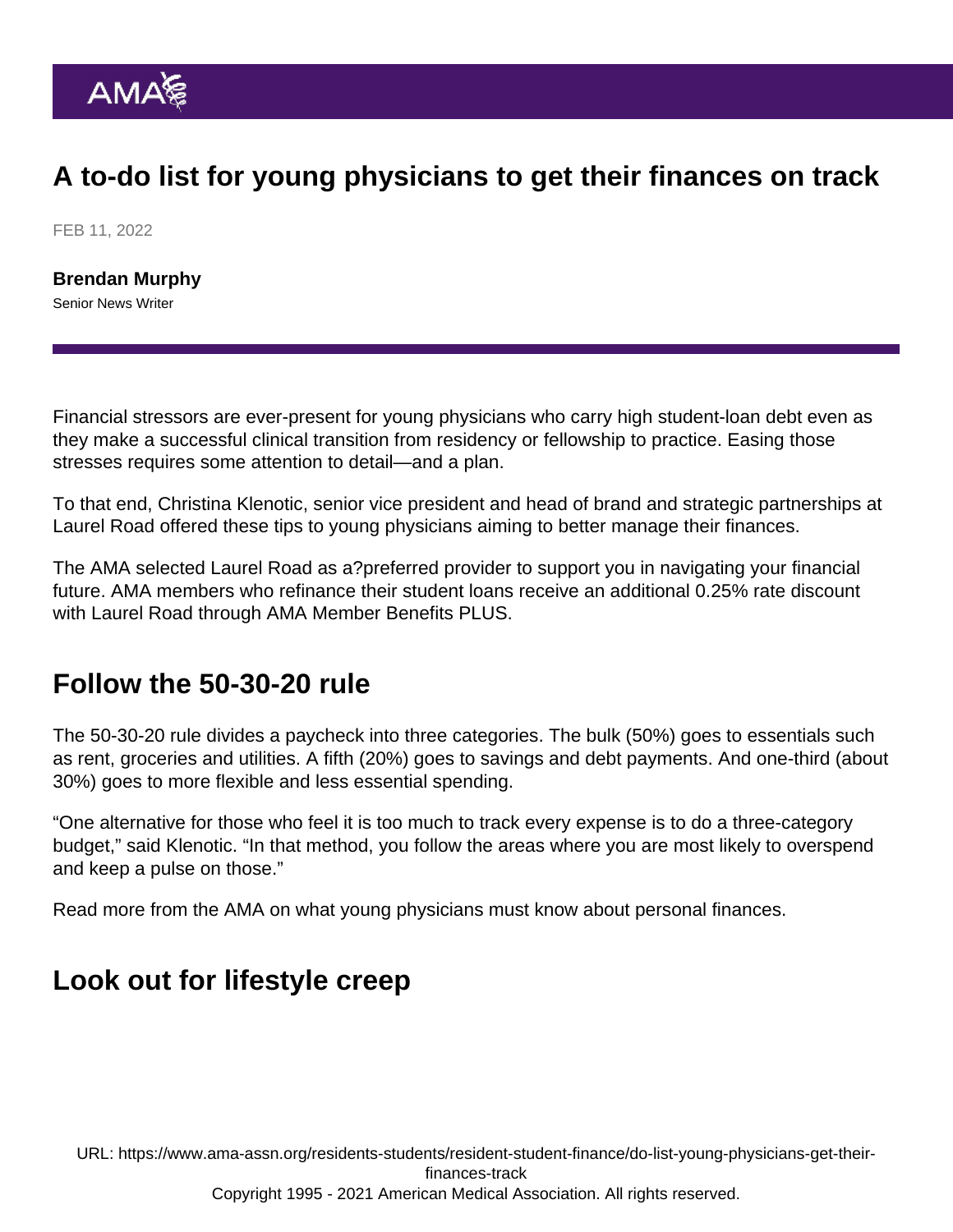After years of physician training and making a lower salary than what most physicians earn, the first few years in practice can be the ones in which physicians are tempted to overspend. Klenotic cautions younger physicians to avoid what she terms "lifestyle creep."

"It's really easy as you make the move from resident to attending to want to have that gratification and catch up. It's human nature to want to have all that hard work pay off, but doing that can take you away from your financial goals," she said.

"A big piece of advice would be to spend those first few years after residency living like a resident," Klenotic said. "It will help you catch up, and in the long run, you'll be paying down your student debt and investing in the future."

Find out [what to do when federal student-loan forgiveness goes wrong.](https://www.ama-assn.org/residents-students/resident-student-finance/what-do-when-federal-student-loan-forgiveness-goes)

## Set goals

One way to avoid lifestyle creep, Klenotic said, is to have specific financial goals in mind.

"Is it that you want to retire early—or buy a house?" she said. "All of the financial decisions you make can be in service of that goal."

If those goals aren't in reach right away, it might make sense to set a smaller goal, such as paying off a credit card.

"I'd also recommend setting short-term financial goals so you can have these wins and not get discouraged," she said. "When you have these very long-term goals that are harder to reach or not yet obtainable, that's when a lot of people get discouraged and abandon their budget."

Find out [key information about the one-year public service loan forgiveness program waiver.](https://www.ama-assn.org/residents-students/resident-student-finance/pslf-program-waiver-what-physician-borrowers-should)

### Have a loan-repayment game plan

For those in federal loan repayment, the present climate—which has allowed for two-plus years of interest-free loan forbearance—has been beneficial. Setting a repayment strategy—whether that involves remaining in federal loan repayment after the forbearance period ends or refinancing—is paramount for shaping a young physician's financial well-being going forward.

"What's really important is that they are educated about all their options," she said. "What is specific to federal loans? What is specific to private loan? To really make sure that they are making the paydown

URL: [https://www.ama-assn.org/residents-students/resident-student-finance/do-list-young-physicians-get-their](https://www.ama-assn.org/residents-students/resident-student-finance/do-list-young-physicians-get-their-finances-track)[finances-track](https://www.ama-assn.org/residents-students/resident-student-finance/do-list-young-physicians-get-their-finances-track) Copyright 1995 - 2021 American Medical Association. All rights reserved.